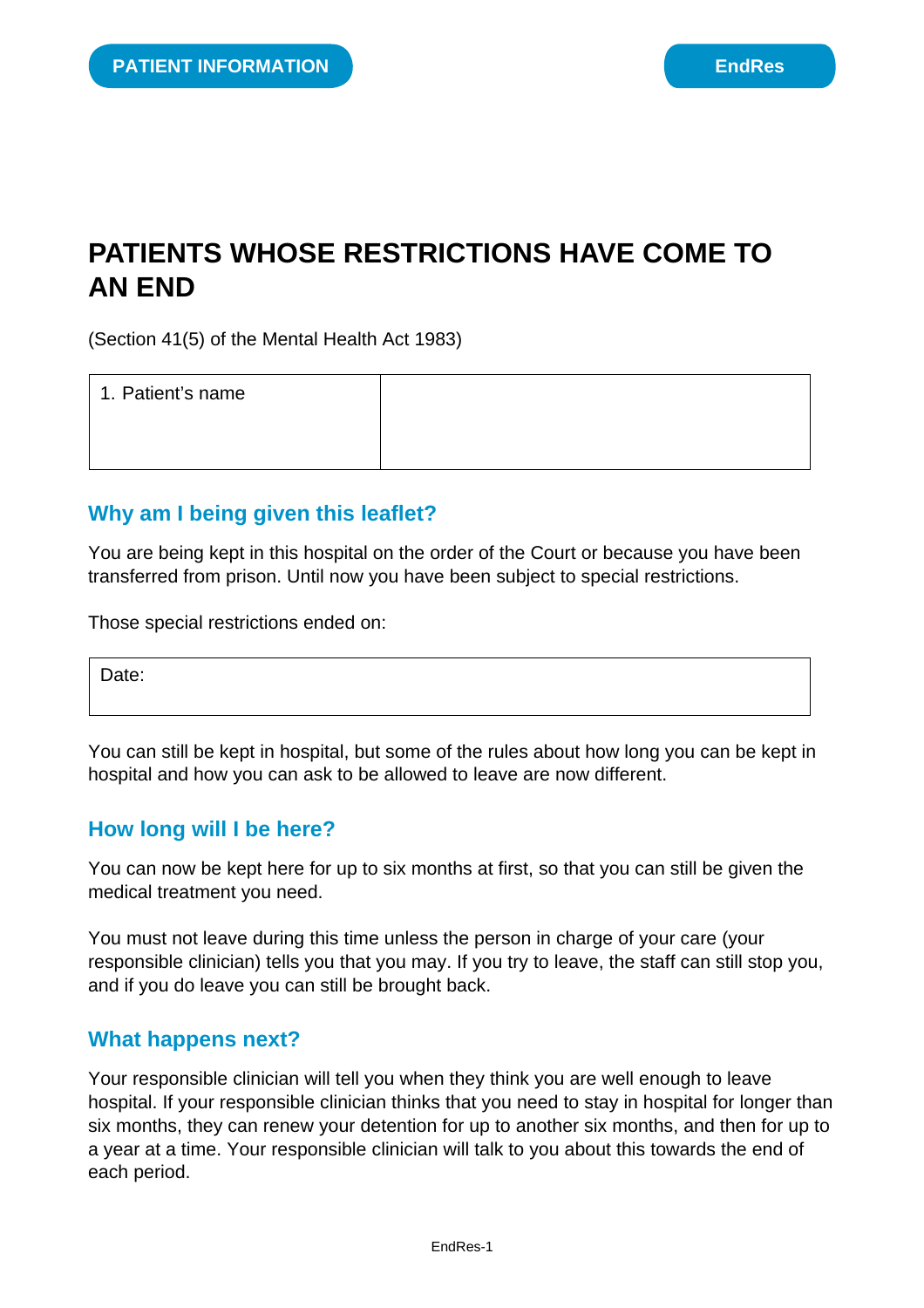## **Can I appeal?**

Yes. You can ask the Hospital Managers to let you leave hospital. You can do this at any time. The Hospital Managers are a special committee of people set up within the hospital to decide whether people should be kept in hospital. The Hospital Managers may want to talk to you before deciding whether to let you leave.

If you want to do this, you can write to them at:

Or you can ask a member of staff you help you contact the Hospital Managers.

You can also ask a Tribunal to say you should not be kept in hospital.

## **What is a Tribunal and what happens?**

The Tribunal is an independent panel which can decide whether you should be allowed to leave the hospital. It will hold a meeting with you and with staff from the hospital who know you. This meeting is called a "hearing". You can ask someone else to come to the hearing to help you, if you want. Before the hearing, the members of the Tribunal will read reports from the hospital about you and your care. One of the members of the Tribunal will also come to talk to you.

#### **When can I apply to the Tribunal?**

You can apply to a Tribunal once at any time during the first six months after your special restrictions ended.

Both you and your nearest relative can then apply once during the next six months and then once in every year you are kept in hospital after that. This leaflet explains further down who your nearest relative is.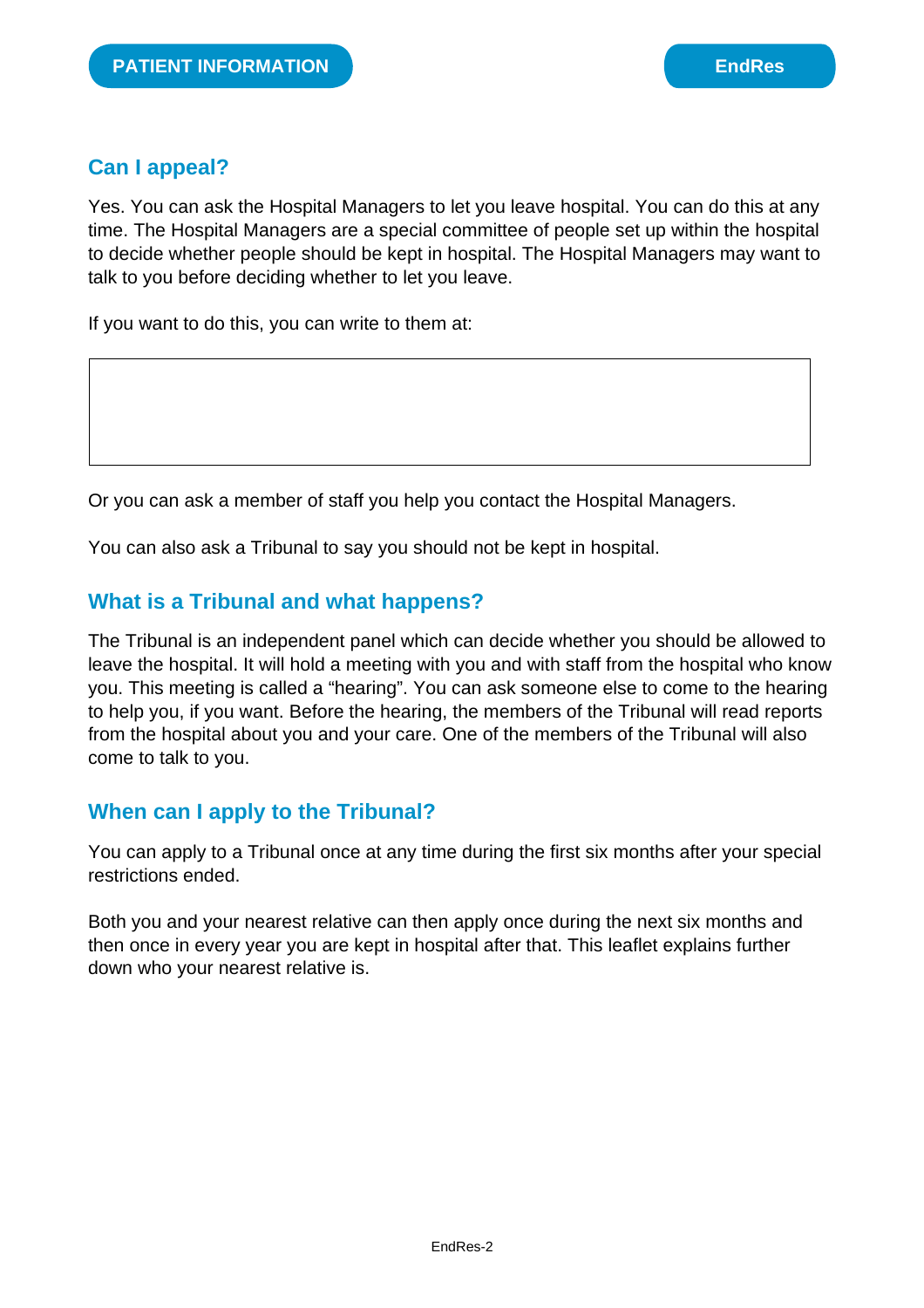If you want to apply to the Tribunal you can write to:

The Tribunals Service PO BOX 8793 5th Floor Leicester LE1 8BN Tel. 0845 2232022

You can ask a solicitor to write to the Tribunal for you and help you at the hearing. The hospital and the Law Society have a list of solicitors who specialise in this. You will not have to pay for help from a solicitor with this. It is free of charge under the Legal Aid scheme.

## **What treatment will I be given?**

The rules on what treatment you can be given have not changed because your special restrictions have ended.

As before, your responsible clinician and other hospital staff will talk to you about any treatment that you need for your mental disorder. In most cases you will still have to accept their advice.

The special rules about medicine or drugs for your mental disorder after the first three months still apply. If you do not want the medicine or drugs, or are too ill to say whether you want them, you can only be given them if an independent doctor says you can. Otherwise, you can only be given the medicines or drugs if you agree to them, or it is an emergency.

This independent doctor is called a SOAD (Second Opinion Appointed Doctor) and is appointed by an independent Commission which monitors how the Mental Health Act is used. You may have been seen by a SOAD in the past.

There are still different rules for some special treatments, like electro-convulsive therapy (ECT). If the staff think you need one of these special treatments, the rules will be explained to you and you will be given another leaflet.

## **Help from an independent mental health advocate**

You are entitled to help from an independent mental health advocate if you want it. These advocates are independent of people involved in your care. They can help you get information about your care and treatment, why you are being kept in hospital, what it means and what your rights are. They can come to see you and help you understand what you are told by people involved in your care and treatment. If you want, they can help you talk to these people or they can talk to them for you. They can also help you with the **Tribunal**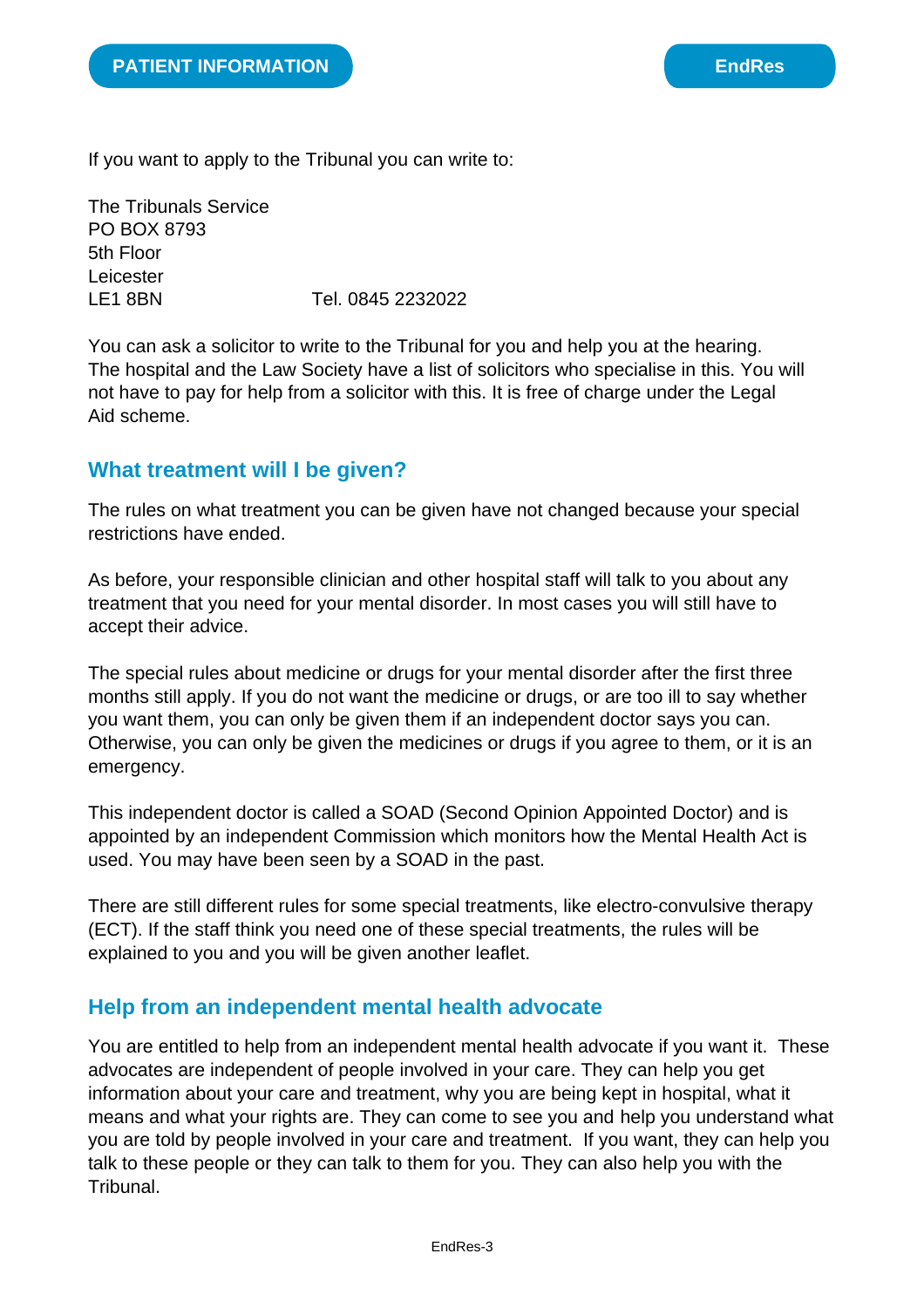You can contact the independent mental health advocacy service yourself. There should be a telephone where you can contact the advocacy service and talk to them in private. You can ask a member of staff where this telephone is.

The telephone number for the advocacy service is:

If you do not want to contact the advocacy service yourself, you can ask a member of staff to contact the advocacy service for you. You can also ask your nearest relative to contact the advocacy service for you.

#### **Letting your nearest relative know**

A copy of this leaflet will be given to the person the Mental Health Act says is your nearest relative.

There is a list of people in the Mental Health Act who are treated as your relatives. Normally, the person who comes highest in that list is your nearest relative. The hospital staff can give you a leaflet which explains this and what rights your nearest relative has in connection with your care and treatment.

In your case, we have been told that your nearest relative is:

If you do not want this person to receive a copy of the leaflet, please tell your nurse or another member of staff.

#### **Changing your nearest relative**

If you do not think this person is suitable to be your nearest relative, you can apply to the County Court for someone else to be treated as your nearest relative instead. The hospital staff can give you a leaflet that explains this.

## **Your letters**

All letters sent to you will be given to you. You can send letters to anyone except someone who has said they do not want to get letters from you. Letters to these people can be stopped by the hospital staff.